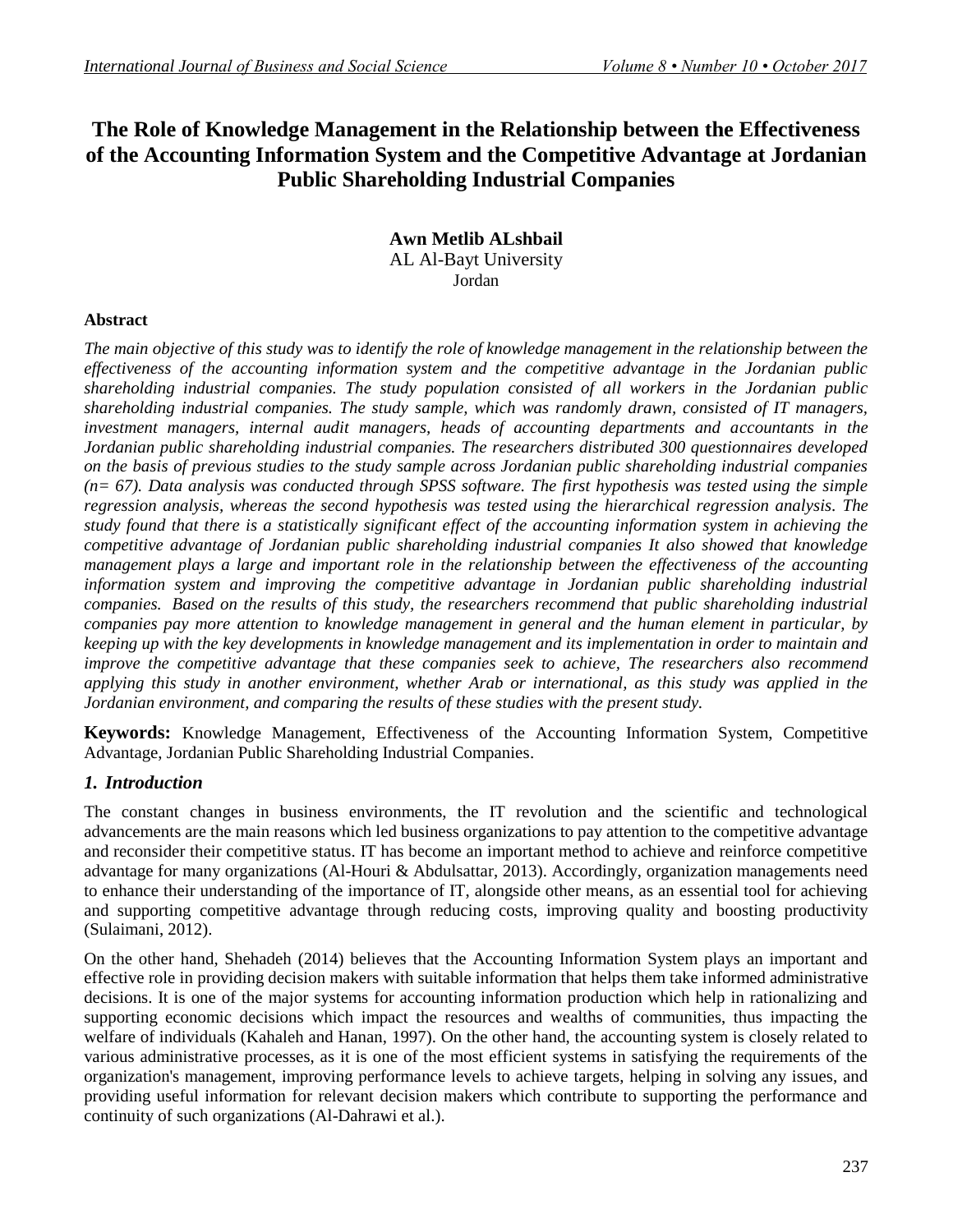In addition, the accounting information system plays a major role in providing an integrated view of the organization to align capabilities with resources and functionalities in order to realize the full potential of such resources (Romney, 2013). Knowledge Management is the backbone and key input of change that has brought about a qualitative transformation at the level of organizations today. It is a means of adapting to the requirements of the present and an important resource in creating innovation under intellectual concepts such as globalization, privatization and the information revolution. There is also a kind of harmony between knowledge management and organizations' activities (Hammoudeh, 2010). Furthermore, knowledge management has become one of the better solutions used by organizations to face challenges, because knowledge are information are major and indispensable assets for organizations.Knowledge management is the most important source for building competitive advantage (Al-Shahrani, 2010). Also, Quwaidri et al. (2011) believe that the knowledge factor allows organizations to continue to achieve their competitive advantage; therefore, companies are constantly seeking to obtain this factor and organizations need to own it and know how to manage it.

This study aims mainly at identifying the role of knowledge management in the relationship between the efficiency of the accounting information system and the competitive advantage in Jordanian public shareholding industrial companies. There are many previous studies that addressed the impact of accounting information systems in achieving competitive advantage and applying them in different environments (Al-Shbiel and Al-Olimat, 2016), (Al-Shbiel, 2011), (Al-Shehada and Al-Assi 2008), (Al-Ali, 2013), but none of the researchers studied the effectiveness of accounting information systems in Jordanian public shareholding industrial companies. It is likely that there is a more positive effect between the efficiency of the accounting information system and the competitive advantage that these companies seek if knowledge management is applied as a variable affecting the relationship between these two variables as a variable that greatly affects the competitive advantage (Daisy, 2012) and (Suwais et al., 2011). Therefore, this study sought to identify the effect of the accounting information system on achieving competitive advantage under knowledge management in Jordanian public shareholding industrial companies.

### *2. Theoretical Framework and Previous Studies:*

### **2.1 Effectiveness of accounting information systems and competitive advantage**

Accounting information systems play an important and effective role in providing the various levels of decisionmaking with timely, correct, accurate and timely information that helps them to make various management decisions. The importance of accounting information systems is that they exist within the organization, control all activities and address issues of identifying, combining, operating, analyzing, storing and sending information to decision makers, in line with the actual needs of requesters (Zafiri, 2008). Effective accounting information systems provide correct and up-to-date information related to a specific administrative decision (Ghorab and Hijazi, 2009).

Several researchers affirmed that the effectiveness of accounting information systems has an impact on achieving competitive advantage. In a recent study conducted on Jordanian commercial banks, Al-Shibail and Al-Olimat (2016) found that there is an Impact of Accounting Information System Effectiveness on Competitive Advantage in Jordanian commercial banks. Similarly, Al-Shehadeh & Al-Assi (2008) conducted a study on banking institutions in Syria and found that accounting information systems play an important role in achieving competitive advantage by Syrian banks. Also, Al-Ali (2013) conducted a study on the public Universities in Jordan; found that the effectiveness of accounting information systems has positive impacts on reducing costs. Al-Shbiel (2011) conducted a study on the banking sector in Jordan and found an impact for accounting information systems on reducing costs and improving the quality of services provided by banks to customers. The study also found an impact for accounting information systems on increasing market share, accelerating the provision of services and products, thus improving the competitive advantage of banks. Similarly, Al-Dhufairi (2008) conducted a study on commercial banks in Kuwait where he found that accounting information systems play an essential role in the success of pricing strategies of banking services. As for the cost-reducing aspect, which is a main pillar of the competitive advantage sought by organizations, Al-Quraan (2007) conducted a study on Jordan Electric Power Company (JEPCO) and found that there was a positive impact for accounting information systems on reducing costs. In the Jordanian health sector, Al-Shbiel & Al-Dalabeeh (2012) found that computerized accounting information systems played a major role in reducing medical costs. In the Iraqi environment, Jill (2010) found that accounting information systems in Iraqi private commercial banks are effective and play a major role in helping management in the processes of planning, monitoring and decision making.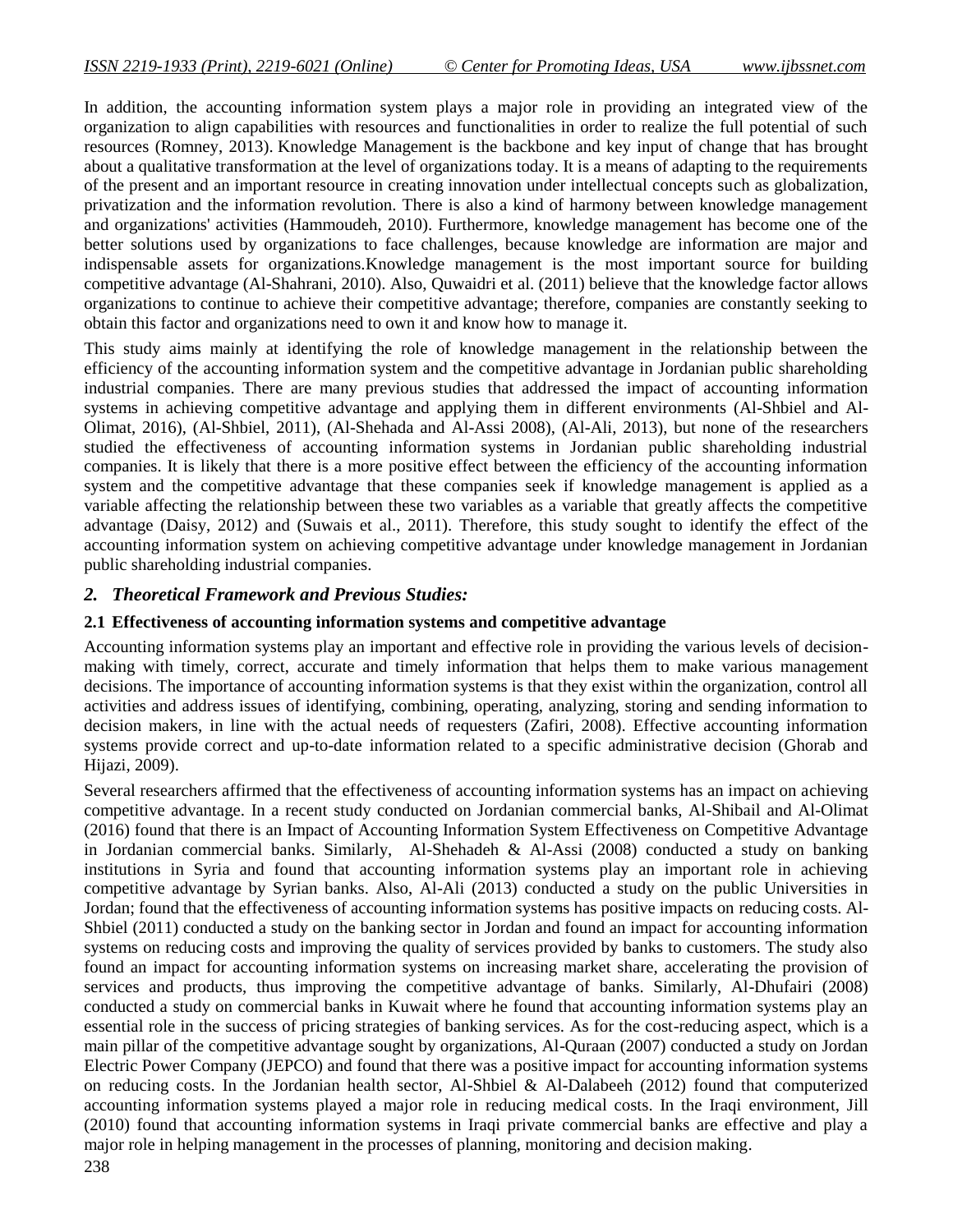# *2.2 Knowledge Management*

Wiig (2013) defined knowledge management as "a set of clear and specific approaches and processes aimed at discovering knowledge functions, both positive and negative, in different types of operations, managing new products or strategies, reinforcing human resources management and achieving a number of other goals". Boasha and Ben Mansour (2012) defined it as the management responsible for organizing and observing the production of intellectual capital and the search for it through dialog among its members, to extract the knowledge through these meetings and various participations, which allow the transfer of experience from one individual to another. On the other hand, knowledge management is the "term used to describe the processes, tools and behaviors that the organization and its beneficiaries are engaged in forming and performing in order to acquire, store and disseminate knowledge to reflect business operations and reach the best applications for long-term competition and adaptation "(Al-Kubaisi, 2005, p. 42).

In addition, knowledge management is "a systematic and integrated process to coordinate the organization's various activities towards achieving its objectives. It also enhances the organization's ability to maintain and improve performance based on experience and knowledge by providing organizations with a great opportunity to reduce costs and raise their internal assets to generate new revenues" (Mageswari et al., 2016). Further, it helps in developing the organization's creativity and innovation processes (Abu Khdeir, 2009). According to Kajir (2015), the concept of knowledge management encompasses the definition and analysis of available and required knowledge resources, processes related to these resources, planning and control of actions for developing resources and processes, thereby contributing to the achievement of the organization's goals. Knowledge resources in this context are the knowledge possessed by the organization or that it needs to possess, which is related to products, market, technologies and organizations to contribute to the increase in profits or the provision of value-added services and products.

In this regard, a number of researchers stressed the close relationship between knowledge management and overall performance improvement, which in turn leads to the achievement of the competitive advantage being sought. Among these studies is the study of Al-Rubaie (2012) on the impact of knowledge management strategy on cost management strategy. The study showed that cost management strategy includes cost reduction efforts based on integrated programs and plans aimed at meeting consumer needs and satisfaction, and the implementation of cost reduction programs and plans requires access to the necessary knowledge in cost and operational aspects in accordance with a clear knowledge management strategy. Zarkoun and Arraba (2014) aimed at revealing the impact of knowledge management on performance in the Algerian economic institution by highlighting the impact of effective knowledge management on the intangible performance components of the organization, namely, employees, learning, job satisfaction, internal processes and creativity, in order to ensure the achievement of excellent performance for the organization. The study applied the descriptive analytical methodology. The study highlighted the importance of knowledge management and its positive impact on the efficiency and effectiveness of internal processes through effective steps to manage knowledge within the organization. In an applied study conducted on Syrian government banks, Dasi (2012) found that there is a significant relationship between knowledge management and competitive advantage. Also, Suweis et al. (2011) concluded in their study applied to the Jordanian Telecom Group that knowledge management plays a major role in achieving competitive advantage for the group.

# *3. Study Hypotheses*

According to the above, the study hypotheses can be drafted as follows:

H1: There is no statistically significant impact for the effectiveness of accounting information systems on achieving competitive advantage for Jordanian public shareholding industrial companies.

H2: There is no role for knowledge management in the relationship between the effectiveness of the accounting information system and the competitive advantage for Jordanian public shareholding industrial companies.

# *4. Study Model*

To illustrate the nature of the relationship between independent and dependent variables and the modified variable, the researchers designed the following model: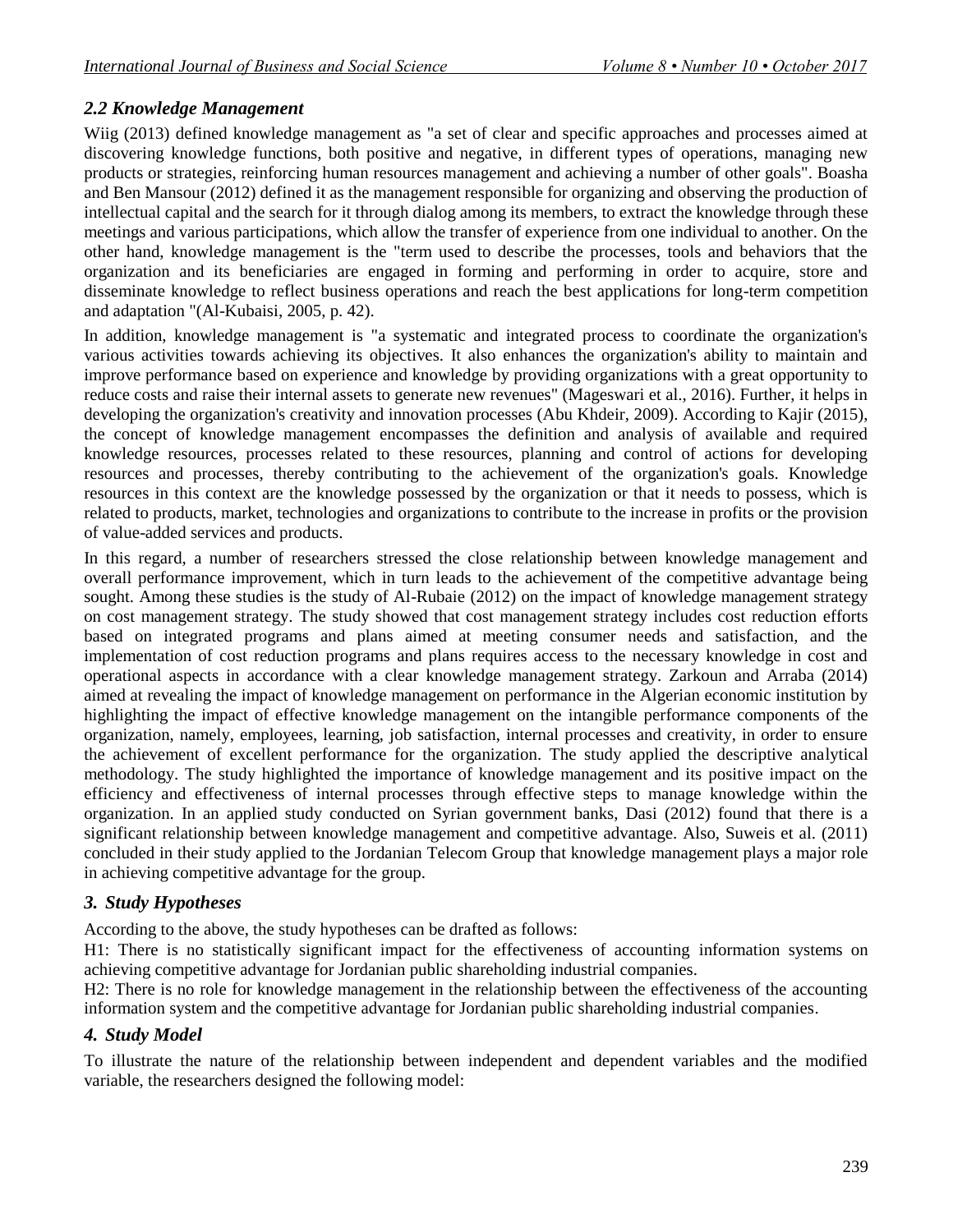

\*\* The chart is prepared by the researchers

### *5. Study Methodology*

#### **5.1 Study population and sample**

The study population consisted of all employees of Jordanian public shareholding industrial companies. The study sample, which was randomly withdrawn, consisted of IT managers, investment managers, internal audit managers, heads of accounting departments and accountants in Jordanian public shareholding industrial companies. The researchers distributed 300 questionnaires to the study sample across Jordanian public shareholding industrial companies (n= 67), of which 282 questionnaires were retrieved. Also, 12 other questionnaires were found to be unfit for statistical analysis for incomplete data or lack of seriousness. Accordingly, the number of valid questionnaires was 270.

#### **5.2 Study instrument**

A questionnaire was developed based on previous studies, whereby its items were adapted to suit the study environment. This questionnaire consisted of three sections to measure the study variables, as follows:

**First aspect**: Eight items to measure the independent variable (effectiveness of accounting information systems) based on the study of Jill (2010) as set out below:

The accounting information system helps maintain alignment between decisions made by the management and changes in the company's environment. The accounting information system provides financial reports to accounting data users on a periodic and regular basis. Managers make decisions mainly based on information made available by the accounting information system, away from personal preferences. The accounting information systems generate economic information used by management to forecast variables in decisionmaking models. The accounting information system provides decision makers with information that correspond to the decisions nature in terms of quality, time and cost. The accounting information system caters to the different decision making models in terms of the nature of information required by such models in decision making. The accounting information system helps the upper management in taking decisions in a manner that considers the long-term impacts of such decision. The accounting information system provides feedback to ensure reconsideration of decisions made and improve effectiveness.

**Second aspect:** Five items to measure the dependent variable (competitive advantage) based on Al-Houri & Abdulsattar (2013), Sulaimani (2012), Al-Shbiel (2011) and Al-Dhufairi (2008) set out as follows:

The company's management seeks to achieve the objectives set out in the company's plan for the targeted pricing of its services. The company's management is keen on providing high-quality services to its customers compared with other companies. The company's management seeks to reduce the cost of services rendered to its clients. The company's management is keen on providing speedy services to its clients. The company's management seeks to boost its market share compared with other competitors.

**Third aspect:** : Ten items to measure the modified variable (knowledge management) based on the studies of Zarkoun & Arraba (2014), Al-Zatma (2011) and Ne'mah (2002) set out as follows:

The company seeks to recruit human resources with sufficient technical and technological skills and expertise. The company pays special attention to its employees and encourages them to embrace creativity and innovation. The company has a database and an IT network to execute its plans and programs with utmost efficiency and effectiveness. The company's staff is competent, efficient and able to make initiatives, submit propositions and present new ideas. The company holds discussion and participatory sessions for its employees to invest in their intellectual strengths.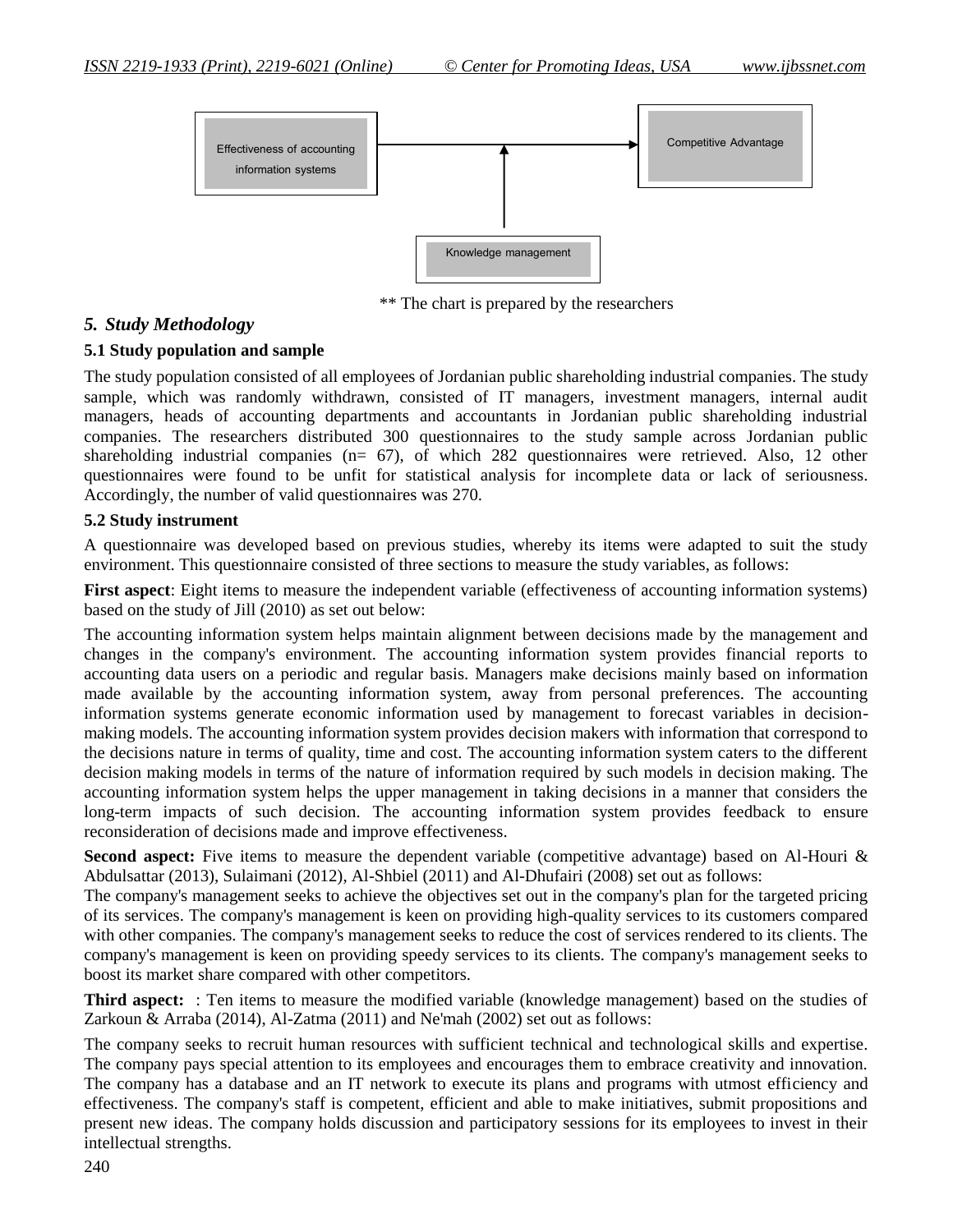The company pays attention to its clients' opinions and propositions for new services or improvements to its products and services. The company documents information on its clients' desires and needs. The company has an online information system to bridge the gap with its clients. The company undertakes regular benchmarking with other leading companies. The company invites external experts to participate in seminars, workshops and lectures related to the company's activity.

# **5.3 Reliability of the Study Instrument**

The reliability of the questionnaire's results was verified using Cronbach's Alpha test, which amounted to 82% as shown in Table (1).

| variables                                          | Cronbach's Alpha coefficient |  |  |  |  |
|----------------------------------------------------|------------------------------|--|--|--|--|
| Effectiveness of accounting<br>information systems | 80%                          |  |  |  |  |
| Competitive advantage                              | 82%                          |  |  |  |  |
| Knowledge management                               | 84%                          |  |  |  |  |
| <b>All variables</b>                               | 82%                          |  |  |  |  |

**Table (1): Cronbach's Alpha coefficients** 

### **5.4 hypotheses testing**

Data were analyzed using the software SPSS, whereas simple regression analysis was used to test the first hypothesis. The second hypothesis was tested through hierarchical analysis as follows:

**H01**: There is no statistically significant impact for the effectiveness of the accounting information system on achieving competitive advantage for Jordanian public shareholding industrial companies.

Simple regression analysis was used to test this hypothesis in order to identify the possible impact of the effectiveness of accounting information systems on achieving competitive advantage for Jordanian public shareholding industrial companies. Table (2) shows the results:

#### **Table (2): Impact of the effectiveness of the accounting information systems on achieving competitive advantage at Jordanian public shareholding industrial companies**

| variables                                                                                |     | ${\bf D}^2$ |    |      |
|------------------------------------------------------------------------------------------|-----|-------------|----|------|
| <b>Impact of Accounting Information System Effectiveness</b><br>in Competitive Advantage | .66 | $\Delta$ 3  | 58 | 0.00 |

The impact is statistically significant at  $(\alpha = 0.05)$ 

The results of the statistical analysis, as shown in Table (2), showed a statistically significant effect on the efficiency of the accounting information system in achieving the competitive advantage of the Jordanian public shareholding industrial companies. The coefficient of correlation (R) was 0.66 between the efficiency of the accounting information system and competitive advantage, whereas the determination coefficient (R) was 0.43. As shown in the above table, the impact degree (B) was 0.72, whereas the calculated F was 58.8, which is significant at 0.05. Accordingly, reject the third null hypothesis and accept the alternative hypothesis which states that "There is a statistically significant impact of the effectiveness of the accounting information system on achieving the competitive advantage at Jordanian public shareholding industrial companies.

**H02**: There is no role for knowledge management in the relationship between the effectiveness of the accounting information system and the competitive advantage for Jordanian public shareholding industrial companies. In order to verify this hypothesis, the hierarchical regression analysis test was used.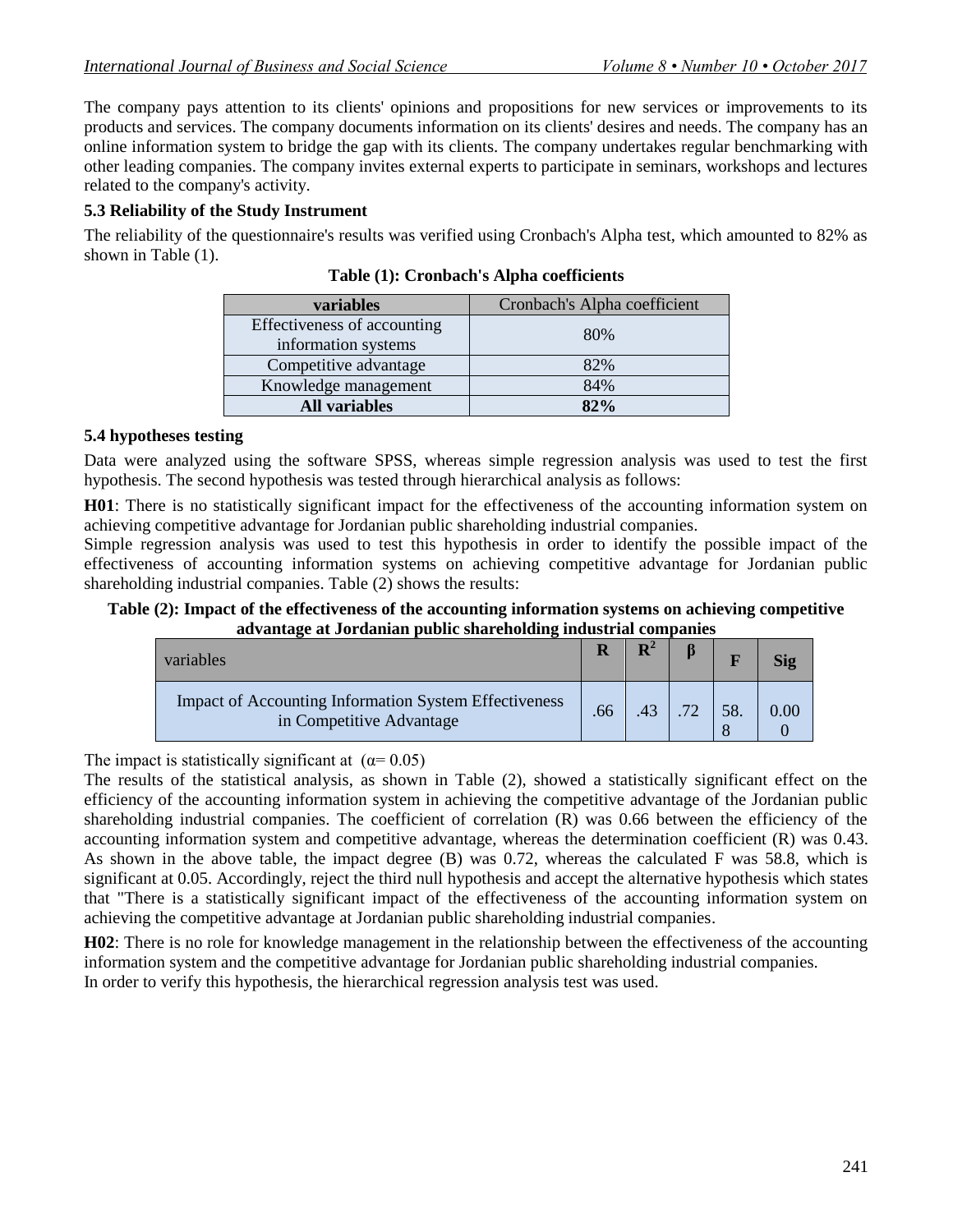#### **Table (3): the Role of Knowledge Management in the Relationship between the Effectiveness of the Accounting Information System and the Competitive Advantage at Jordanian Public Shareholding Industrial Companies**

| steps      | independent variable        |     |      | <b>Sig</b> |     | $\mathbf{R}^2$   |               | <b>Sig</b> |
|------------|-----------------------------|-----|------|------------|-----|------------------|---------------|------------|
|            |                             |     |      |            |     |                  | <b>Change</b> |            |
| First step | Effectiveness of accounting |     | 5.11 | 0.00       | .66 | .43              | 58.8          | 0.00       |
|            | information systems         | .72 |      |            |     |                  |               |            |
| Second     |                             | .74 | 7.88 | 0.00       | .71 | .50 <sub>1</sub> | .71           | 0.00       |
| step       |                             |     |      |            |     |                  |               |            |

Dependent variable: competitive advantage.

As shown in Table (3), the correlation coefficient between the effectiveness of the accounting information system and the improvement of competitive advantage increased from (0.66) to (0.71) after the knowledge management variable was added to show its impact as a modifying variable of the regression model. Table (3) also shows that the value of R-square has reached (0.50), that the change in the R-square change, and that the value of F Change reached (71) at the confidence level of (0.000), which confirms the significance of the regression at the level of significance ( $\alpha \leq 0.05$ ), which means that knowledge management has contributed to improving the impact between the effectiveness of the accounting information system and improving the competitive advantage of Jordanian public shareholding industrial companies. The interpretation added (0.07) of the variance in the competitive advantage, thus increasing the total interpretation value to (50%). Accordingly, it can be said that there is a statistically significant impact at  $( \leq 0.05\alpha)$  for the effectiveness of the accounting information system in achieving the competitive advantage of the Jordanian public shareholding industrial companies under knowledge management. Based on the above, reject the second main hypothesis and accept the alternative, which emphasizes that there is a positive role for knowledge management in the relationship between the efficiency of the accounting information system and competitive advantage in Jordanian public shareholding industrial companies.

# *6. Conclusions*

The results of the first hypothesis show that there is a statistically significant impact for the effectiveness of the accounting information system in achieving the competitive advantage of Jordanian public shareholding industrial companies. This result is consistent with many previous studies such as Al-Shbiel and Al-Olimat (2016), Al-Shibail (2011), Shehada and Al-Assi (2008) and Al-Ali (2013).

The second main study hypothesis shows that knowledge management plays a major and important role in the relationship between the efficiency of the accounting information system and improving the competitive advantage of Jordanian public shareholding industrial companies. This result can be explained by the fact that knowledge management contributes to providing accurate and fair information about allocating available resources, improving the management of operations and activities, as well as enhancing the efficient exploitation of resources, all through the provision of knowledge management methods to increase the value of the company and raise its performance and improve its competitive advantage through its ability to attract competent, qualified and experienced professionals in the field of accounting information systems, keeping up with recent changes in advanced technology and accounting systems, and taking care of infrastructure and technology to increase their effectiveness, as well as encouraging employees of accounting information systems to participate in work and decision making and work as one team, which in turn reflects on its competitive advantage in terms of reducing the cost of its products, improving its quality and increasing its market share in comparison to other companies.

# *7. Recommendations and future studies*

The study focuses on the role of knowledge management in the relationship between the efficiency of the accounting information system and the competitive advantage in the Jordanian public shareholding industrial companies. Based on the results of this study, the researchers recommend that public shareholding industrial companies pay more attention to knowledge management in general and the human element in particular, through keeping pace with the most important developments in knowledge management and employing it constantly to maintain the competitive advantage that these companies seek and improve. Further, the researchers recommend the application of this study in a different environment, whether Arab or foreign, as this study was applied in the Jordanian environment, and comparing the results of these studies with the current study.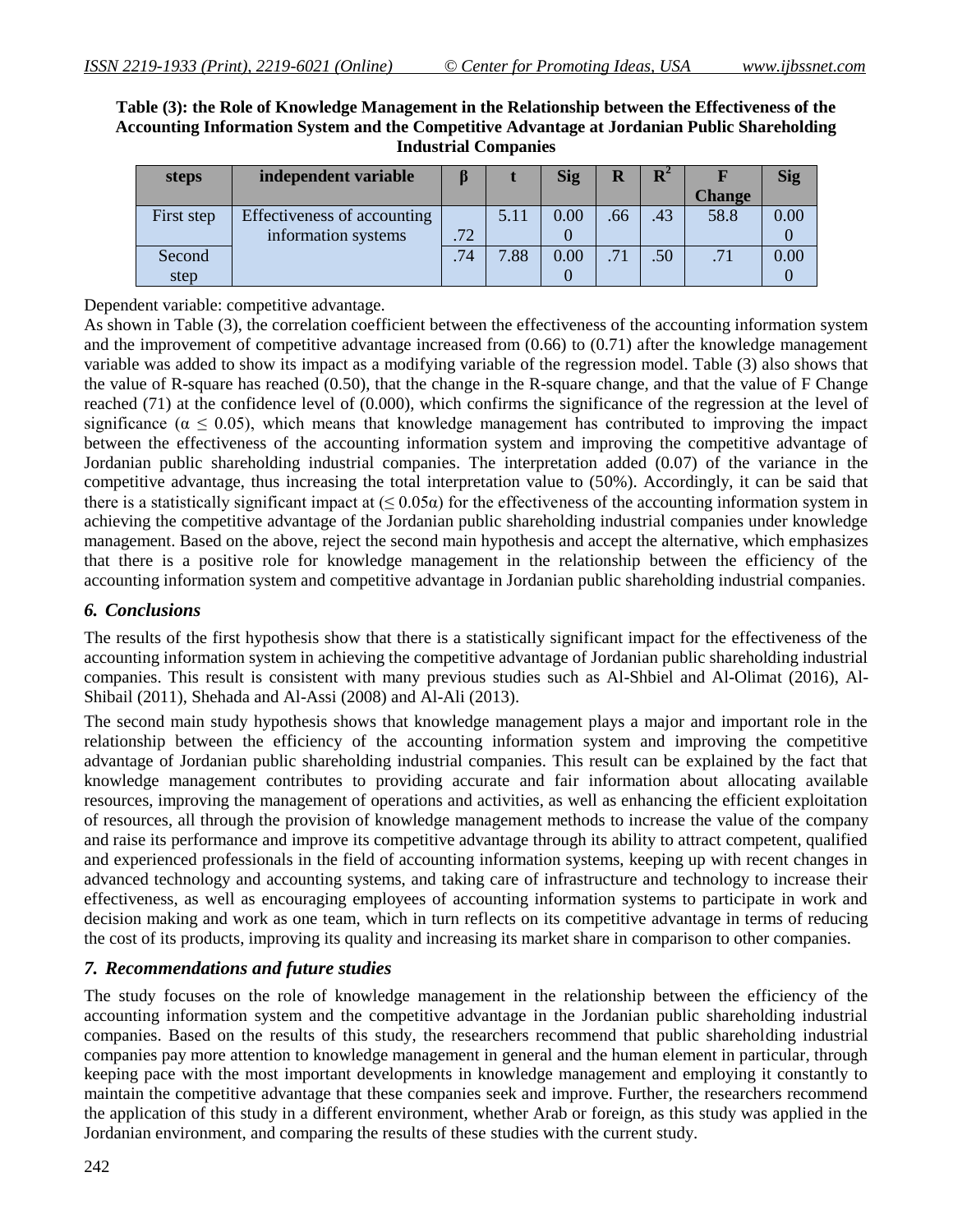Also, other studies can address dealing with another modifying variable such as intellectual capital rather than knowledge management, or conduct the same study on another sector, such as the Jordanian banking sector.

# *References*

- Al-Ali, Hamza. A. (2013), Factors Impacting the Effectiveness of Accounting Information Systems and Their Role in Reducing Costs at Jordanian Public Universities, an unpublished thesis for master's degree, Al al-Bayt University.
- Al-Dahrawy, Kamal Al-Deen & Mohammad, Sameer Kamil (2010), Accounting Information Systems, Dar Elgamaa Elgadida Printing, Publishing & Distribution, Alexandria, Egypt.
- Al-Dhufairi, Nawaf & Badan (2008), The Role of Accounting Information Systems in Pricing Banking Services at Kuwaiti Commercial Banks, an unpublished thesis for master's degree, Al al-Bayt University, Jordan.
- Al-Houri, Faleh Abdulqader & Ali, Abdulsattar ( 2013 ). "Information Technology Strategies and Their Role in Enhancing Competitive Advantage: A Field Study in the Jordanian Banking Sector", Al-Basaer Journal, issue 1, volume 1.
- Al-Quraan, Ahed (2007), "The Role of Accounting Information Systems in Measuring and Rationalizing Costs at Jordanian Electricity Companies", an unpublished thesis for master's degree, Al al-Bayt University, Mafraq, Jordan.
- Al-Shahrani, Abdulaziz Saad (2010), "Employment of knowledge management in the development of educational institutions security, unpublished master thesis, Riyadh, King Saud University.
- Al-Shbiel, Mohannad (2011), "The Impact of Using Accounting Information Systems on Achieving Competitive Advantage for Jordanian Commercial Banks, an unpublished thesis for master's degree, Al al-Bayt University.
- Al-Shbiel, S. O. & Al-Olimat, N. H. (2016). Impact of Information Technology on Competitive Advantage in Jordanian Commercial Banks: Accounting Information System Effectiveness as a Mediating Variable. International Journal of Academic Research in Accounting, Finance and Management Sciences, 1(6), 202-211.
- Al-Shehadeh, Abdelrazaq Qasim & Al-Assi, Sa'ad (2008), "An Integrated Framework for Evaluating the Efficiency of Accounting Information Systems at Banking Institutions in Light of the Global Financial Crisis: A Field Study on Banks Operating in Aleppo, Aleppo Research Journal, Vol. 3, Issue 1.
- Al-Rubaie, Kamal (2012), The Impact of Knowledge Management Strategy in Cost Management Strategy, Baghdad College of Economic Sciences Journal, Issue 33.
- Al-Zatma, Nidal (2011), Knowledge Management and its Impact on Performance Excellence: An Applied Study on Colleges and Institutes of Technology in the Gaza Strip, Unpublished Master Thesis, Islamic University, Palestine.
- Bousha, Mubarak and Ben Mansour, Lilia (2012), Knowledge Management as a Modern Management Approach to Organizations in an Era of Globalization, International Scientific Conference Globalization of Management in the Age of Knowledge, December, Al-Jinan University Tripoli, Lebanon.
- Dalabeeh, A. E. R., & Alshbiel, S. O. (2012). The Role of Computerized Accounting Information Systems in Reducing The Costs of Medical Services at King Abdullah University Hospital. Interdisciplinary Journal of Contemporary Research in Business, 4(6), 893-900.
- Dassy, Wahiba (2011), Role of Knowledge Management in Achieving Competitive Advantage An Empirical Study in Syrian Government Banks, Al-Bahith Magazine, Issue 11.
- Hamouda, Khudair (2010), Ma'arif Organization, 1st Edition, Dar Safa for Publishing and Distribution, Jordan.
- Kahaleh, Jibrael and Joseph and Hanan, Redwan (1997), Management Accounting: An Introduction to Responsibility Accounting and Performance Evaluation, 1st Edition, Dar Al Thaqafa for Publishing & Distribution, Jordan.
- Kubaisi, Saladin (2005) Knowledge Management, Publications of the Arab Organization for Administrative Development, Cairo.
- Jill, Edmon Tariq Edmon (2010), The Effectiveness of Accounting Information Systems at Iraqi Private Commercial Banks from the Management's Perspective, an unpublished thesis for master's degree, Middle East University.